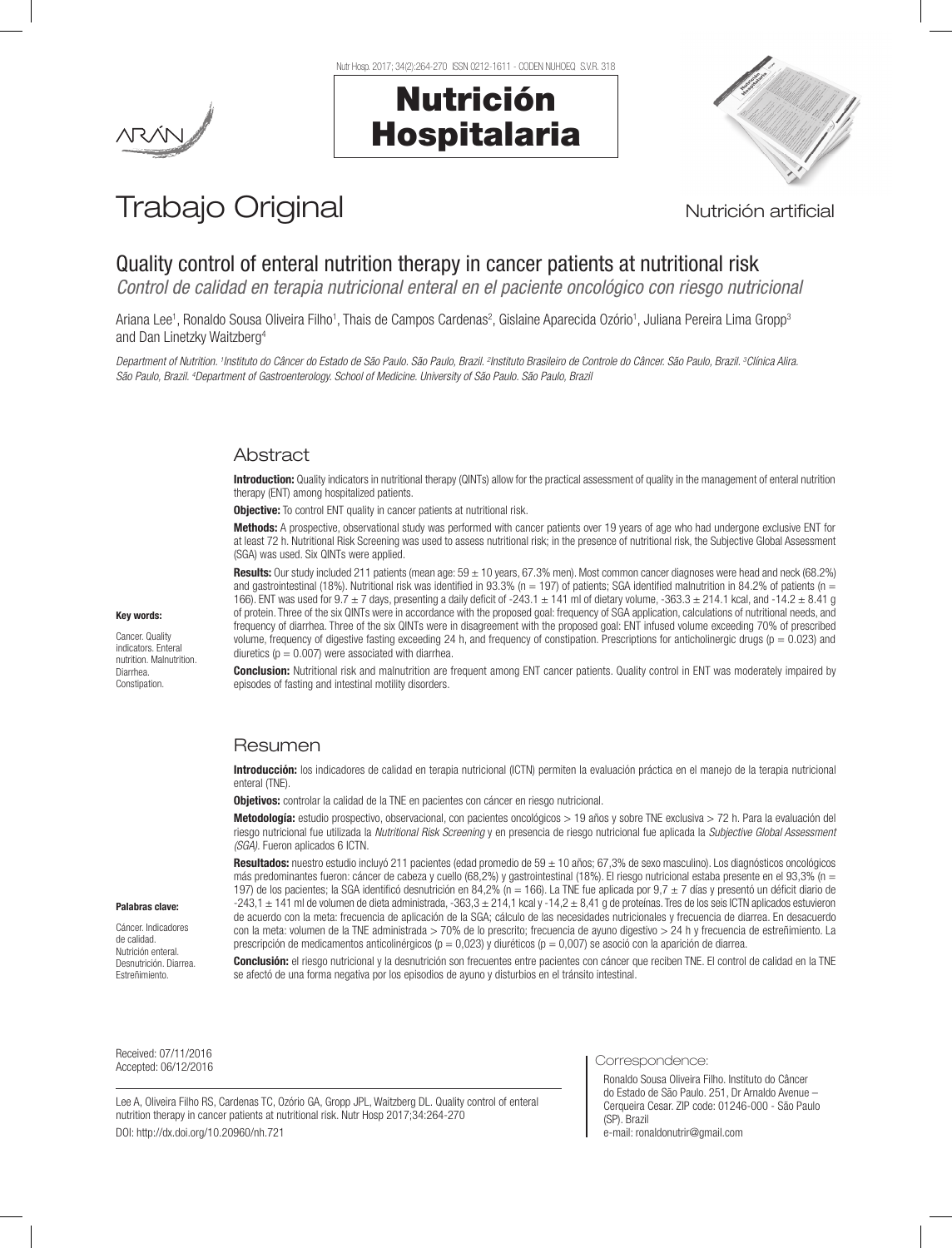#### INTRODUCTION

Prevalence rates of nutritional risk and malnutrition are high among cancer patients (1,2). Malnutrition prevalence at the time of diagnosis has been estimated to range from 15% to 40%, with this value increasing to 80% with cancer progression. Hospital malnutrition compromises surgical treatment outcomes and leads to more infectious complications, increased length of hospital stay, and mortality (1,3,4).

Cancer patients are at high nutritional risk. When malnourished and unable to meet their nutritional needs through the oral route alone, cancer patients are candidates for the early introduction of high-quality effective nutritional therapy. Enteral nutrition therapy (ENT) is considered to be the best route of nutrition when the gastrointestinal (GI) tract is structurally and functionally intact (5). Nutrients provided by the digestive system help to maintain the architecture of intestinal microbiota and to modulate the intestinal immune system. Thus, compared to parenteral nutritional therapy, ENT is associated with a lower incidence of infectious complications in surgical patients (6). However, benefits of ENT for cancer patients are only achieved if ENT is administered properly and efficiently.

The Task Force of Clinical Nutrition at the International Life Sciences Institute of Brazil (ILSI - Brazil) proposed indicators to assess the quality of ENT provided by hospitals. These quality indicators in nutritional therapy (QINTs) have been used for the practical assessment of the quality of ENT provided by various health services (7-11). Despite the availability of QINTs, however, only a few published studies have monitored the quality of using exclusive ENT (12), particularly in cancer patients (13). In this context, the present study aimed to analyze the adequacy and quality of ENT used in patients with cancer diagnoses and undergoing treatment at specialized public hospitals in São Paulo City, Brazil, by applying selected QINTs.

#### MATERIAL AND METHODS

#### ETHICAL CONSIDERATIONS

This research was previously approved by the Research Ethics Committee of the corresponding institutions (NP 315/12 and CEP125/13). The protocol was performed in accordance with the principles of the Declaration of Helsinki (1975).

#### PATIENTS STUDIED

This prospective, observational, descriptive study included adult patients admitted to the Instituto do Câncer do Estado de São Paulo (ICESP), a tertiary public-referral hospital with expertise in cancer management in the city of São Paulo, Brazil. Cancer patients admitted to wards were aged 19 years or older, with exclusive ENT for at least 72 h. All patients were under treatment for cancer complications and/or chemotherapy and radiation therapy and provided their informed consent for inclusion in the study.

Exclusion criteria were as follows: age less than 19 years; ENT use for less than 72 h; prescription for an oral diet, parenteral nutrition therapy, or parenteral and enteral nutrition; surgical treatment; palliative care; colostomy and/or ileostomy; and admission to the intensive care unit (ICU). All patients who did not fit the exclusion criteria were included in the study.

#### NUTRITIONAL STATUS ASSESSMENT

Data related to patient demographics, clinical information, nutritional status, and ENT characteristics were collected by consulting the TASI© electronic medical records collected during the period from June to November 2013. The Nutritional Risk Screening (NRS) tool was used for nutritional risk assessment (14). In the presence of nutritional risk, Subjective Global Assessment (SGA) (15) was applied to evaluate nutritional status. NRS and SGA were carried out by nutritionists in different hospital wards. Caloric and protein needs were estimated on an individualize basis, according to the patient's initial clinical condition and nutritional status, and in compliance with the institutional protocol, which includes specific guidelines for cancer nutrition therapy (16).

#### ENTERAL NUTRITION THERAPY

In all patients, ENT was administered into the stomach. Correct positioning of the enteral tube was confirmed by X-ray before introduction of ENT. After medical and diet prescriptions were established, enteral formulas (closed system) were administered by infusion pumps (Lifemed® Model LF 2001 Brazil), according to the institutional protocol (intermittently in six steps per day, during the period from 8:00 to 23:00 hours). We used three types of enteral formulas available at the institution: polymeric hypercaloric, normal protein with and without fiber, and oligomeric.

After data collection, percentages of caloric and protein adequacy were calculated as the ratio between the amount of calories and protein administered effectively and the amount of calories and protein prescribed each day. Then, the mean percentage of adequacy and the cumulative calorie and protein deficits for each patient were calculated. Outcome data for each patient were collected from electronic medical records.

### SELECTED INDICATORS OF ENTERAL **NUTRITION**

We applied six QINTs, which were related to the frequency of nutritional assessment, calorie/protein requirements, ENT administration, fasting and digestive motility complications caused by ENT (Table I). With regard to bowel habits, the patient was considered to have diarrhea when there were more than three episodes of watery stools per day. The patient was considered to have constipation in the absence of evacuation for three consecutive days (7,9,11,16,17).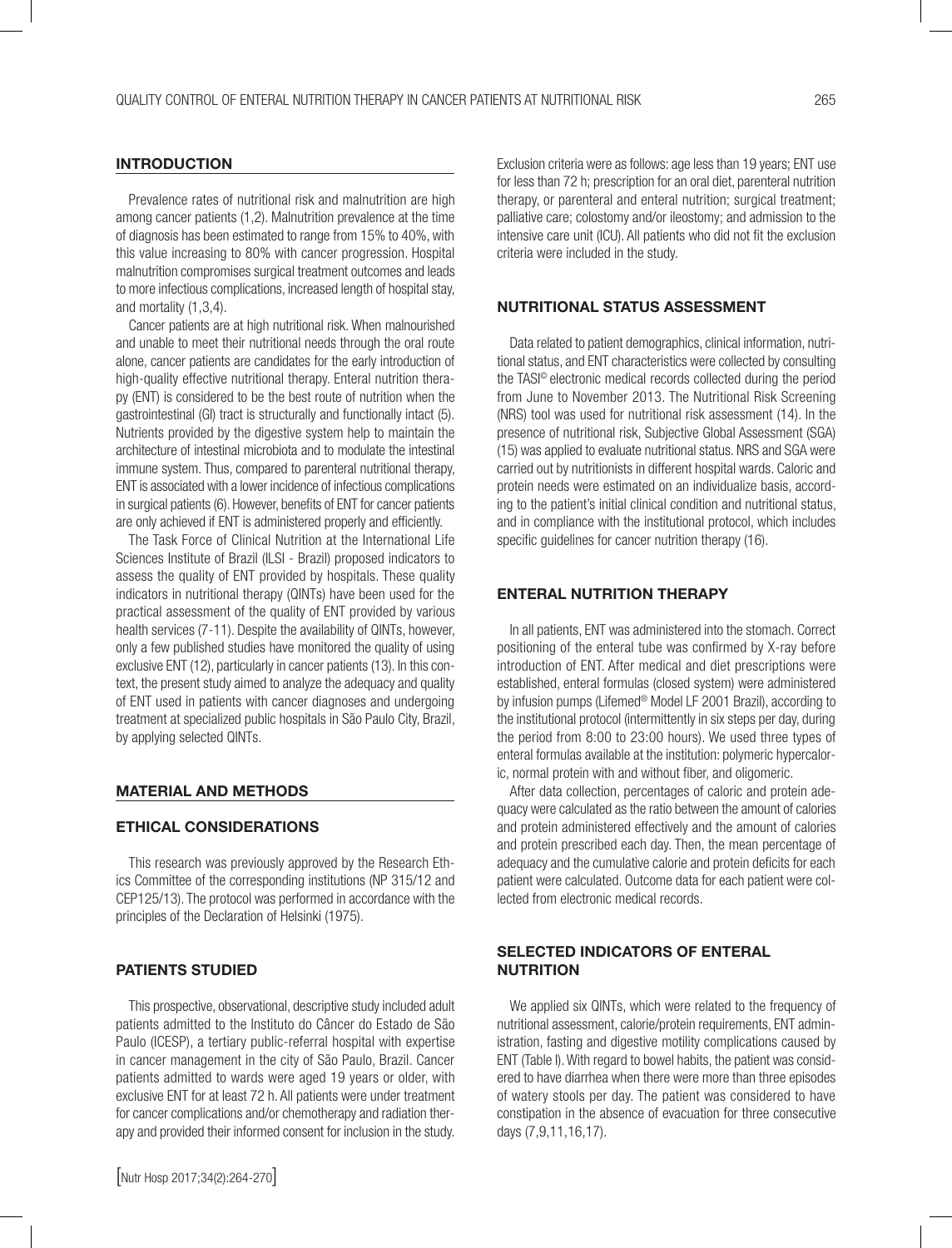Table I. Quality indicators in nutritional therapy applied to cancer patients with exclusive enteral nutritional therapy

| <b>Indicator</b>                                                                    | <b>Formula</b>                                                                                              | Goal     |
|-------------------------------------------------------------------------------------|-------------------------------------------------------------------------------------------------------------|----------|
| I. Frequency of application of SGA in patients at<br>nutritional risk               | 100 $\times$ No. of patients at nutritional risk with SGA applied<br>Number of patients at nutritional risk | $> 80\%$ |
| II. Frequency of estimated energy and protein needs in<br>patients on ENT           | 100 $\times$ No. of patients with measurement of energy expenditure/protein<br>Number of patients on ENT    | $> 80\%$ |
| III. Frequency of infused volume $>$ 70% of prescribed<br>volume in patients on ENT | 100 $\times$ No. of patients with ENT-infused volume >70%<br>Number of patients on ENT                      | $> 80\%$ |
| IV. Frequency of digestive fasting $> 24$ h in patients on<br>ENT                   | 100 $\times$ No. of patients with fasting ENT $>$ 24h<br>Number of patients on ENT                          | < 10%    |
| V. Frequency of diarrhea episodes in patients on ENT                                | 100 $\times$ No. of days with diarrhea<br>Number of days on ENT                                             | < 10%    |
| VI. Frequency of episodes of constipation in patients on<br>ENT                     | 100 $\times$ No. of patients with constipation<br>Number of patients on ENT                                 | < 20%    |

*Source: Waitzberg, 2008 (7); Verotti et al., 2012 (9); Waitzberg et al., 2011 (11); Isosaki et al., 2015 (17). SGA: subjective global assessment; ENT: enteral nutrition therapy.*

#### STATISTICAL ANALYSIS

Statistical analyses were performed using STATA® software. We used the Kolmogorov-Smirnov test ( $p > 0.05$ ) to verify sample normality. For parametric variables, we used mean and standard deviation (SD) values. For nonparametric values, median values and interquartile ranges (IQRs, p25-p75) were used. To compare qualitative variables, we used the chi-square test ( $\chi^2$ ). To compare quantitative variables, we used ANOVA and Student's t-test. For parametric variables, the Kruskal-Wallis test was used. For nonparametric variables, the Mann-Whitney test was used. A difference with  $p < 0.05$  was considered statistically significant for all tests.

#### RESULTS

The sample comprised 211 patients (mean age:  $59 \pm 10$  years, 67.3% men). Head and neck (HN) was the most common cancer diagnosis, accounting for 68.2% of cancer diagnoses. Other cancer diagnoses encountered are presented in table II. Primary reasons for admission to the hospital were problems related to cancer or its treatment (97.6% of cases). Two patients were hospitalized to finalize chemotherapy cycles. And two others were hospitalized to receive concurrent chemotherapy and radiotherapy. At the time of admission, 93.3% ( $n = 197$ ) of patients were at nutritional risk, including  $84.2\%$  (n = 166) who had moderate and severe malnutrition (SGA B+C). Prevalence of malnutrition was higher in patients with HN and GI tract cancer. Table III presents details related to nutritional status for all patients studied, stratified according to cancer diagnosis.

On average, patients used ENT exclusively for  $9.7 \pm 7$  days. Daily amount of enteral diet prescribed was approximately

Table II. Most common primary cancer diagnoses in patients treated exclusively with enteral nutritional therapy

| <b>Primary cancer diagnosis</b> | $n$ (%)    |
|---------------------------------|------------|
| Head and neck                   | 144 (68.2) |
| Gastroenterological             | 38(18)     |
| Thoracic                        | 14(6.6)    |
| Gynecological                   | 10(4.7)    |
| Urological                      | 3(1.5)     |
| Lymphoma/leukemia/myeloma       | 2(1)       |

1 L (1,500 calories). However, the volume administered was lower than that prescribed; on average, this resulted in a reduced supply of calories and protein. The ratio of prescribed/infused enteral diet volume, calories and protein was 74.3% (Table IV). On average, the cumulative deficit for the entire sample was more than 3,000 kcal and 130 g protein. The cumulative energy and protein deficits for all patients (stratified for HN and GI cancer) are shown in figure 1.

Among the six applied QINTs, three (50%) were in line with goals established by the institution: QINT I, which evaluated the frequency of SGA application in patients at nutritional risk; QITN II, which verified the fulfillment of energy and protein requirements; and QITN V, which investigated the frequency of episodes of diarrhea. Three QINTs presented disagreement with the proposed goals: QINT III, which evaluated the frequency of patients with ENT-infused volume of greater than 70%; QINT IV, which addressed the frequency of digestive fasting for more than 24 h in patients using ENT; and QINT VI, which evaluated the frequency of constipation in patients on ENT (Table V).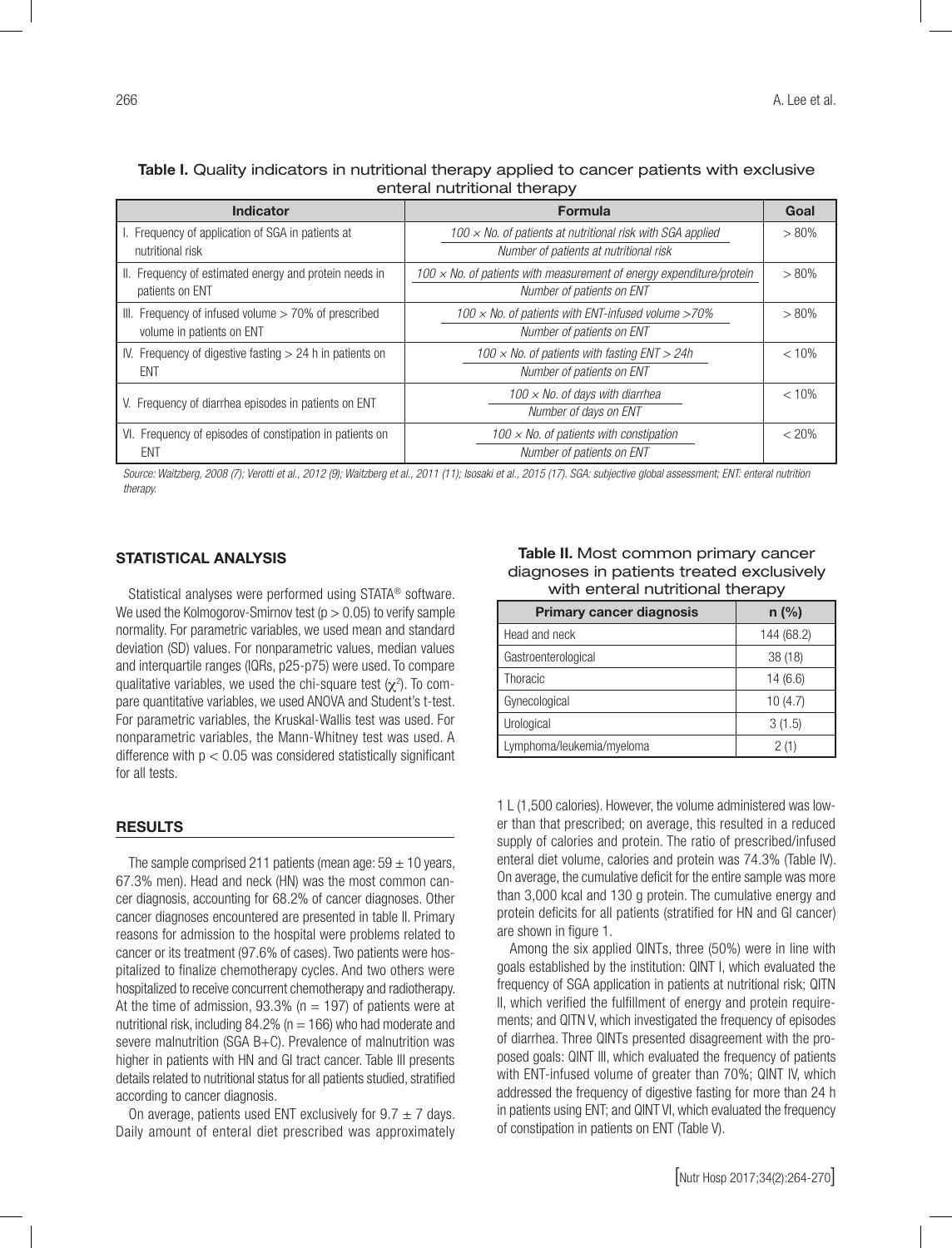| <b>Table III.</b> Nutritional status in cancer patients with exclusive enteral nutritional therapy |                                                      |               |                                                          |      |                                                      |      |
|----------------------------------------------------------------------------------------------------|------------------------------------------------------|---------------|----------------------------------------------------------|------|------------------------------------------------------|------|
| <b>Cancer type</b>                                                                                 | <b>W/O nutritional risk</b><br>(NRS, 2002 score < 3) |               | <b>AT nutritional risk</b><br>(NRS, 2002 score $\geq$ 3) |      | <b>Malnutrition in patients</b><br>at risk (SGA B+C) |      |
|                                                                                                    | $\mathsf{n}$                                         | $\frac{0}{0}$ | $\mathbf n$                                              | $\%$ | n                                                    | $\%$ |
| Head and neck ( $n = 144$ )                                                                        | 10                                                   |               | 134                                                      | 93.0 | 112                                                  | 83.5 |
| Gastroenterological ( $n = 38$ )                                                                   | $\overline{2}$                                       | 5.2           | 36                                                       | 94.8 | 31                                                   | 86.1 |
| Thoracic ( $n = 14$ )                                                                              |                                                      | 7.1           | 13                                                       | 92.0 | 11                                                   | 84.6 |
| Gynecological ( $n = 10$ )                                                                         |                                                      | 10            | 9                                                        | 90   |                                                      | 77.7 |
| Urological ( $n = 3$ )                                                                             | $\Omega$                                             |               | 3                                                        | 100  | 3                                                    | 100  |
| Lymphoma, leukemia and myeloma<br>$(n = 2)$                                                        | $\Omega$                                             |               | 2                                                        | 100  | 2                                                    | 100  |
| Total ( $n = 211$ )                                                                                | 14                                                   | 6.6           | 197                                                      | 93.3 | 166                                                  | 84.2 |

Table III. Nutritional status in cancer patients with exclusive enteral nutritional therapy

*Source: Serviço de Nutrição e Dietética. NRS: Nutritional Risk Screening; SGA: subjective global assessment; SGA B+C: moderate and severe malnourishment.*

| $\frac{1}{2}$                 |                      |  |  |  |  |
|-------------------------------|----------------------|--|--|--|--|
| <b>Variable</b>               | <b>Value</b>         |  |  |  |  |
| Length of ENT (d)             | $9.7 \pm 7$          |  |  |  |  |
| Quantity of ENT prescribed    |                      |  |  |  |  |
| Median volume (ml)            | 960 (IQ 720.6;1164)  |  |  |  |  |
| Median calories (kcal)        | 1440 (IQ 1080;1750)  |  |  |  |  |
| Mean protein (g)              | $56.2 \pm 20.2$      |  |  |  |  |
| <b>ENT</b> received           |                      |  |  |  |  |
| Median volume (ml)            | 698 (IQ 533.3;885)   |  |  |  |  |
| Median calories (kcal)        | 1047.5 (IQ 797;1327) |  |  |  |  |
| Mean protein (g)              | $41.9 \pm 8.4$       |  |  |  |  |
| Daily deficit of ENT          |                      |  |  |  |  |
| Mean volume (ml/day)          | $-243.1 \pm 141$     |  |  |  |  |
| Mean calories (kcal/day)      | $-363.3 \pm 214.1$   |  |  |  |  |
| Mean protein (g/day)          | $-14.2 \pm 8.41$     |  |  |  |  |
| Percentage of ENT adequacy    |                      |  |  |  |  |
| Prescribed volume/infused (%) | 74.3                 |  |  |  |  |

Table IV. Characteristics of enteral nutritional therapy in cancer patients

*Source: Serviço de Nutrição e Dietética. ENT: enteral nutrition therapy.*

Most frequently prescribed drugs for patients with constipation or diarrhea were antibiotics (74.9%), opioids (76.3%), and anticholinergic drugs (53.1%). No relationship was found between prescription of these drugs and the presence of constipation. Use of anticholinergic drugs ( $p = 0.023$ ) or diuretics ( $p = 0.007$ ) was associated with diarrhea (Table VI). No relationship between the presence of constipation or diarrhea and chemotherapy was identified; however, patients who did not undergo chemotherapy tended to have more constipation ( $p = 0.059$ ).



#### Figure 1.

Dispersion of cumulative caloric/protein deficit values in cancer patients treated exclusively with enteral nutritional therapy (Source: Serviço de Nutrição e Dietética. HN: head and neck cancer; GI: gastrointestinal cancer).

#### **DISCUSSION**

Among cancer patients, malnutrition is associated with a high risk of infection and hospital admission, lower rate of survival, and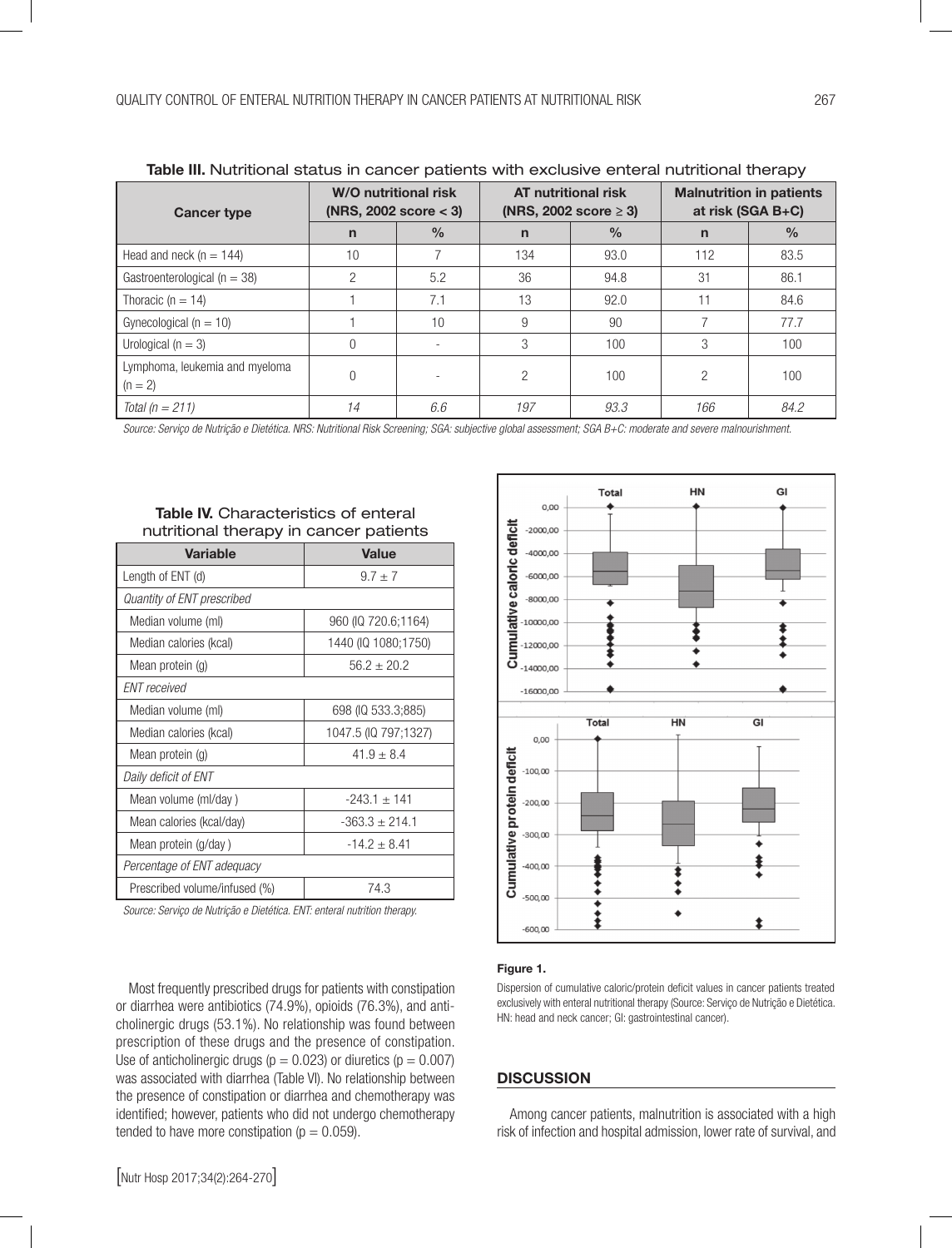|  | Table V. Quality indicators in nutritional therapy in cancer patients treated by exclusive |                             |  |  |
|--|--------------------------------------------------------------------------------------------|-----------------------------|--|--|
|  |                                                                                            | enteral nutritional therapy |  |  |

| <b>Indicator</b>                                                             | <b>Result</b> | Goal     |
|------------------------------------------------------------------------------|---------------|----------|
| I. Frequency of SGA application in patients at nutritional risk              | 100%          | $> 80\%$ |
| II. Frequency of estimated energy and protein needs in patients on ENT       | 100%          | $> 80\%$ |
| III. Frequency of patients with infused volume of $ENT > 70\%$ of prescribed | 71.5%         | $> 80\%$ |
| IV. Frequency of digestive fasting $> 24$ h in patients on ENT               |               | < 10%    |
| V. Frequency of diarrhea episodes in patients on ENT                         |               | < 10%    |
| VI. Frequency of episodes of constipation in patients on ENT                 | 28.6%         | $< 20\%$ |

*Source: Serviço de Nutrição e Dietética. SGA: subjective global assessment; ENT: enteral nutrition therapy.*

| ⊣ ⊏                            |                                    |                                      |                     |       |  |  |  |
|--------------------------------|------------------------------------|--------------------------------------|---------------------|-------|--|--|--|
| Drug group                     | Patients W/ diarrhea<br>$(n = 17)$ | Patients W/O diarrhea<br>$(n = 194)$ | Total ( $n = 211$ ) | p     |  |  |  |
| Antibiotic                     | 16 (94.1)                          | 142 (73.2)                           | 158 (74.9)          | 0.106 |  |  |  |
| Opioid                         | 13 (76.5)                          | 148 (76.3)                           | 161 (76.3)          |       |  |  |  |
| Anticholinergic                | 14 (82.4)                          | 98 (50.5)                            | 112(53.1)           | 0.023 |  |  |  |
| Antihistamine                  | $\Omega$                           | 4(2.1)                               | 4(1.9)              |       |  |  |  |
| Antiemetic                     | 9(52.9)                            | 85 (43.8)                            | 94 (44.5)           | 0.637 |  |  |  |
| Benzodiazepine                 | $\theta$                           | 11(5.7)                              | 11(5.2)             | 0.66  |  |  |  |
| Diuretic                       | 10(58.8)                           | 49 (25.3)                            | 59 (28)             | 0.007 |  |  |  |
| Antipsychotic                  | 5(29.4)                            | 51(26.3)                             | 56 (26.5)           |       |  |  |  |
| Nonsteroidal anti-inflammatory | $\Omega$                           | 6(3.1)                               | 6(2.8)              |       |  |  |  |
| Anticonvulsant                 | 3(17.6)                            | 77 (39.7)                            | 80 (37.9)           | 0.125 |  |  |  |
| Tricyclic antidepressant       | 3(17.6)                            | 39 (20.1)                            | 42 (19.9)           |       |  |  |  |
| Antacid with aluminum          | $\Omega$                           | 2(1)                                 | 2(0.9)              |       |  |  |  |

Table VI. Percentage of prescribed medication use in clinical cancer patients with *vs.*  without diarrhea among patients treated exclusively with enteral nutritional therapy

*Source: Serviço de Nutrição e Dietética. Data are reported as n (%) or p-value.*

decreased quality of life (18). In our study, we found nutritional risk in 93.3% of cancer patients who were treated exclusively with ENT. In this group, 84.2% of patients had some degree of malnutrition (SGA B+C). These data were not in accordance with a report by Silander et al. (19), in which values of malnutrition varied from 26% to 66% among a group of 119 cancer patients.

In our study, HN and GI tract cancers were most prevalent; among this subgroup, greater than 80% of patients had malnutrition. Depending on tumor location and disease progression, these patients can suffer from anorexia and dysphagia, factors that contribute to malnutrition, which is exacerbated by a delayed cancer diagnosis and difficulty of accessing public treatment associated with low economic social status, which was prevalent amount our patient population (1-3,5,16,20).

Due to the difficulty of oral feeding in malnourished patients with HN and GI cancers, the use of ENT represents a useful alternative (3,16,18,20). However, use of ENT is not free of adverse effects, such as refeeding syndrome, high residual gastric volume, diarrhea, and constipation. In addition, successive periods of fasting for various tests or procedures result in reduced protein and calorie intakes (5,12,21). To attain the expected benefits of ENT, it must be administered properly and efficiently, in accordance with institutional guidelines (22).

To control the quality of ENT use, our hospital has applied the Brazilian QINTs (7,9,11,13) since 2008. In our study, nutritional status was assessed using the SGA (QINT I) in all patients at nutritional risk. Combined use of the NRS and SGA can predict negative clinical outcomes (23). We found 197 patients at nutritional risk and 166 with SGA B+C. Among this latter group, we calculated a mortality rate of 59%, according to the findings of Raslam *et al.* (23). These data reinforce the utility of systematic implementation of SGA in cancer patients at nutritional risk.

We estimated caloric and protein needs (QINT II) using "pocket formulas" (16) for all patients studied. Various tools can be used to estimate caloric needs in cancer patients, but indirect calorimetry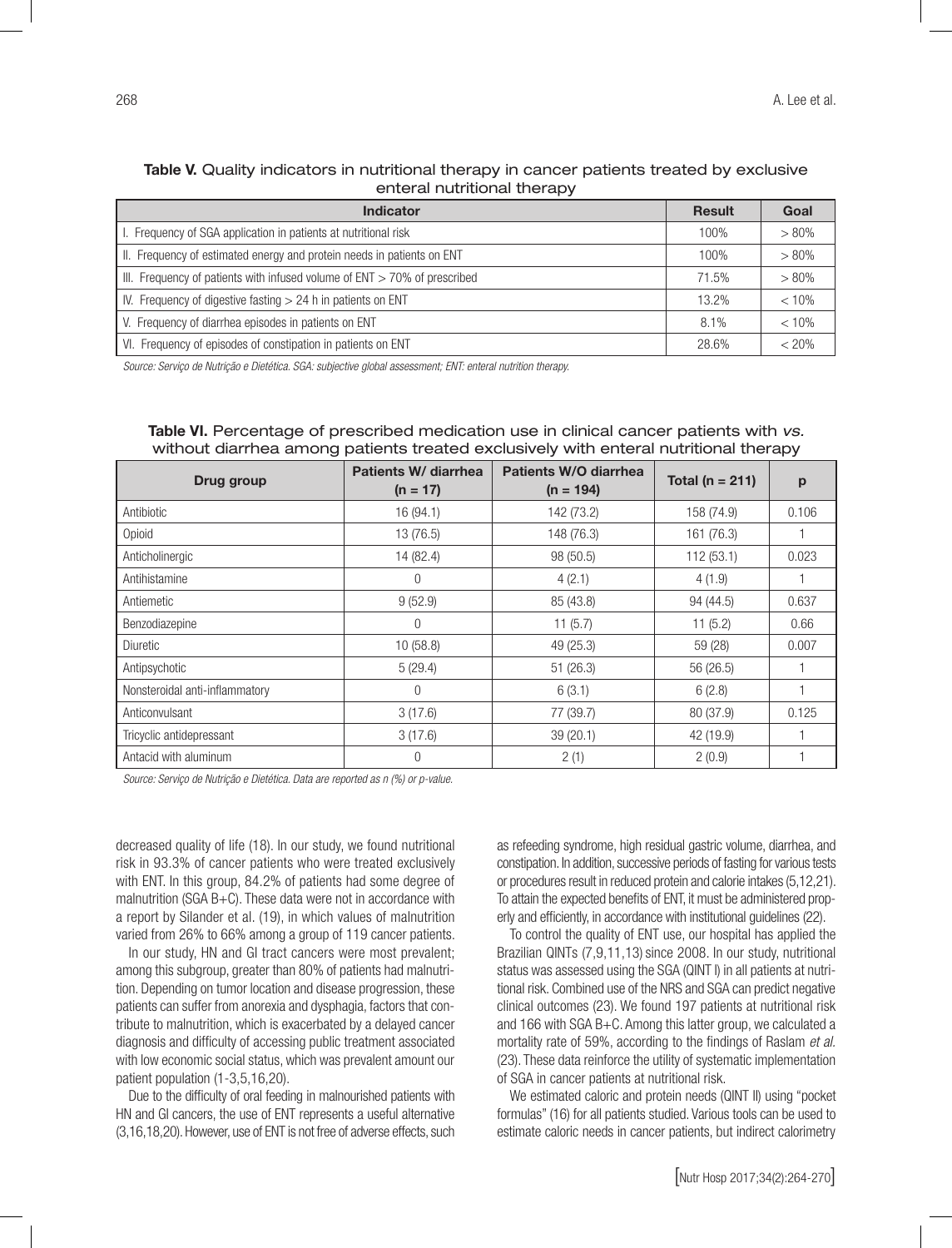remains the gold standard in terms of performance. In clinical practice, the use of predictive equations and "pocket formulas" for estimating patient energy expenditure predominates (5,12,13,16,24).

It is assumed that patients receiving ENT volumes close to 100% of the prescribed volume will progress with lower rates of infectious complications, shorter hospital stays, and with a tendency to a lower mortality rate (25). However, discrepancies between prescribed and infused volume had been reported as an important factor for hypoalimentation including high nutritional risk patients (25-27,32). In 3390 patients at high nutritional risk at ENT, it was found poor adequacy in protein and energy supply (57.6% and 61.2%) and 74% of them did not receive at least 80% of their nutritional goal (32). In cancer patients at high nutritional risk at ENT it was found 89.1% of adequacy of the volume prescribed (28). However, in our study, 28.5% of patients received less than 70% of the prescribed volume of ENT (QINT III). Our findings were similar to those observed for critically ill patients at nutritional risk (12). This indicator can be interpreted in conjunction with the QINT IV (frequency of digestive fasting  $>$ 24 h in patients on ENT). In our group, this calculation yielded a value of 13.2% with respect to the established goal. This value is in accordance with observations for 93 critically ill patients at nutritional risk treated exclusively with ENT more than 72 h (12).

The total volume of the prescribed enteral diet that was not administered can be attributed to GI intolerance, due to abdominal distension, diarrhea, and/or vomiting, as well as fasting pauses for exams and surgical procedures (21,27-30). There are other reasons for pausing ENT, such as the absence of or noncompliance with specific ENT protocols (22,27) and failures in the logistics of ENT delivery to wards by the nutrition service (29). Successive delays in the delivery of ENT to wards, in addition to prolonged fasting times, can exacerbate the calorie and protein deficits in cancer patients treated exclusively with ENT (29).

Refusal of patients to participate in the last hours of enteral feeding at night was one reason that some did not receive full enteral nutrition (QINTs III). The unsuitability of a prescribed volume, administered effectively, resulted in a cumulative deficit of 3,000 calories and 130 g protein, which can impair the development and survival of patients (31). Given the results of QINTs III and IV, we opted to modify the ENT administration from intermittent to continuous over a period of 14 h per day. This approach resulted in improved results on QINT III (not shown).

Several barriers have been reported to prevent the full offer of the prescribed energy and protein amount to ENT patients (21,28- 30). The prolonged time to achieve the nutritional goal, for example, was the main reason to contribute for energy-protein deficit in cancer patients at high nutritional risk (28). Also, GI intolerances may delay the attainability of nutritional goal in ENT patients (33). Recently we have shown that the average time to reach the nutritional target was 61.2 h for ENT cancer patients (28). The timing to advance to full nutritional goal on ENT is still unclear, but, when tolerated, enteral feeding should be advanced to full goal after 48-72 h of start. However, with reduced GI tolerance (diarrhea, constipation and/or abdominal distension) feeding should be advanced with caution to achieve full goal by 5 to 7 days (5).

Frequency of diarrhea associated with ENT varies from 9% to 41% (24,25,34). In our study, we observed a lower frequency of episodes of diarrhea in patients on ENT (QINT V). Among clinical cancer patients, diarrhea can be considered as an adverse effect of antineoplastic treatment (mucositis, enteritis) and/or associated with intensive antibiotic therapy, including *Clostridium difficile* infection (35). It is known that diarrhea can be attributed to the use of certain drugs, and we found that patients treated with anticholinergic drugs ( $p = 0.023$ ) and diuretics ( $p = 0.007$ ) presented diarrhea during follow-up.

We observed episodes of constipation in 28.6% of patients with ENT (QINT VI), which was beyond the desired value. Machado et al. (36) showed constipation in 58.5% of patients treated exclusively with ENT, while Bittencourt et al. (34) found constipation in 70% of patients with and without cancer, especially among those who received formula without fiber. At our institution, according to protocol, all patients with no evidence of diarrhea or GI discomfort received standard polymeric formula containing a fiber mix (soluble and insoluble; average, 20 g/d) and water as required. Drugs such as opioids have been associated with constipation (35,37); however, in our study, there was no relationship between drugs prescribed and the presence of constipation, as observed in severely ill patients in the ICU with ENT (37). Patients who did not undergo chemotherapy at our institution tended to have more episodes of constipation ( $p = 0.059$ ).

We believe that the application of the QINTs is important and useful in evaluating the quality of nutritional care (7-13,17,24,38,39) and should be performed according to the guidelines provided by the Joint Commission on Accreditation of Health Care Organization (40) and The Task Force of Clinical Nutrition at the ILSI – Brazil (7). Evaluating the quality of nutritional care allows nutritionists to recognize deviations from established goals, which, when corrected, can ensure patient access to the very best nutritional therapy. This approach facilitates the recovery/maintenance of nutritional status at low cost and the medium- and long-term improvement of quality of life (7,9,11,17,38,39).

Many QINTs are available for use, and it is challenging for health professionals to define the QINTs to be applied at each hospital. There is no general rule for selecting a QINT. These decisions should be made based on the needs and experience at each particular institution (17).

Nutrition programs aiming improvement of ENT can be done with success, as shown by increased caring out of admission nutrition screening, implementing oral intake, ENT and parenteral nutrition, or by reducing involuntary withdrawal of enteral feeding tubes, and diarrhea episodes rates among hospitalized patients (12,24,34,38,39). In Brazil, Waitzberg and Correia (39) recently published the main implemented strategies that resulted in quality improvement of nutrition therapy. The authors pointed out that a rigorous monitoring by Nutrition Support Team is paramount, in addition to the creation/execution of continuous education projects to all members of the multidisciplinary team and the periodical selection and application of QINT.

Our study was the first to assess quality control of ENT, through the implementation and monitoring of QINTs in cancer patients treated exclusively with ENT. However, the study had certain lim